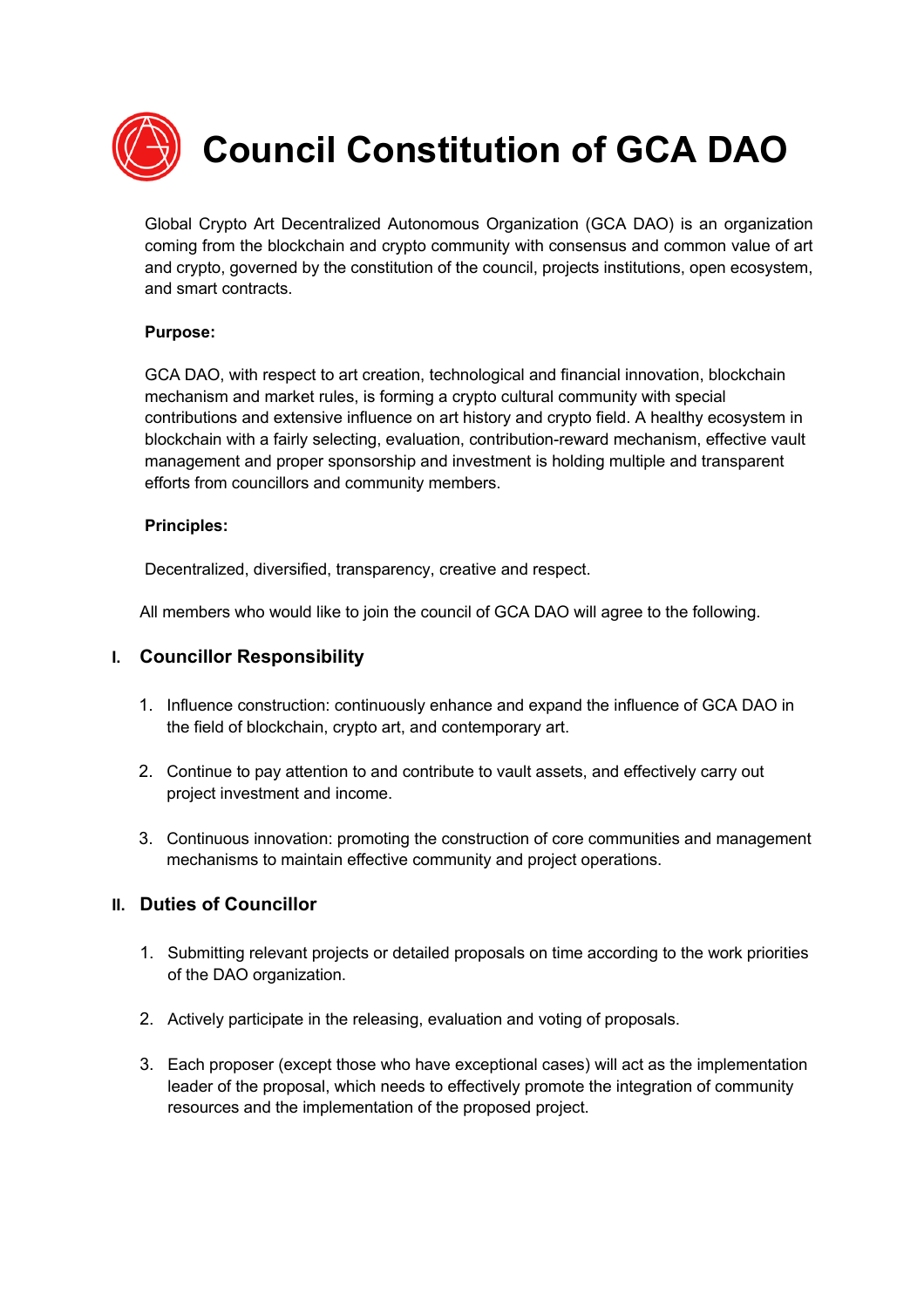- 4. The meeting shall be held at the agreed time. The meeting notification shall be given 24 hours or more in advance. Councillors shall join the designated meeting for discussion according to different time zones.
- **5.** Timely pay contributions and taxes to the State Treasury on the results and benefits of project implementation.

### **III. Right and Interests of MicrOmega NFT Holders**

- 1. Only MicrOmega NFT holders will be the Councillors of GCA DAO;
- 2. Only Councillors can participate as founders, investors or sponsors of the exhibition and events organized by GCA DAO;
- 3. Each councillor will have 1 extra invitation right for the VIP preview of the **59th International Art Exhibition of La Biennale di Venezia** and the following exhibitions and events;
- 4. Only councillors will have opportunities to participate in the founding team of NFT projects of GCA artists.
- 5. Each councillor will be in OG whitelist and 10 invitations of whitelist for the future NFT projects founded by GCA.
- 6. After voting by the council, councillors will get support by GCA in technology, fundraising and community marketing when they want to start their own NFT projects.
- 7. Councillors will have the priority right in sharing and buying the future governor tokens and crypto coins issued by GCA;
- 8. Other rights to be decided based on discussion and vote of all councillors.

# **IV. Governance Power: There are initially two powers associated with each Councillors of GCA DAO:**

- 1. The proposal power that gives access to creating and sustaining a proposal.
- 2. The voting power which is used to vote for or against existing proposals.

# **V. Types of Proposal: There are three main types of governance proposals councillors of GCA DAO can make:**

1. **Executable Proposa**l: This is a proposal for a series of smart contract operations to be executed by accounts the DAO controls. These can include transfers of vault assets as well as smart contract calls. Executable proposals have a quorum requirement of 1% and require a minimum approval of 50% to pass.